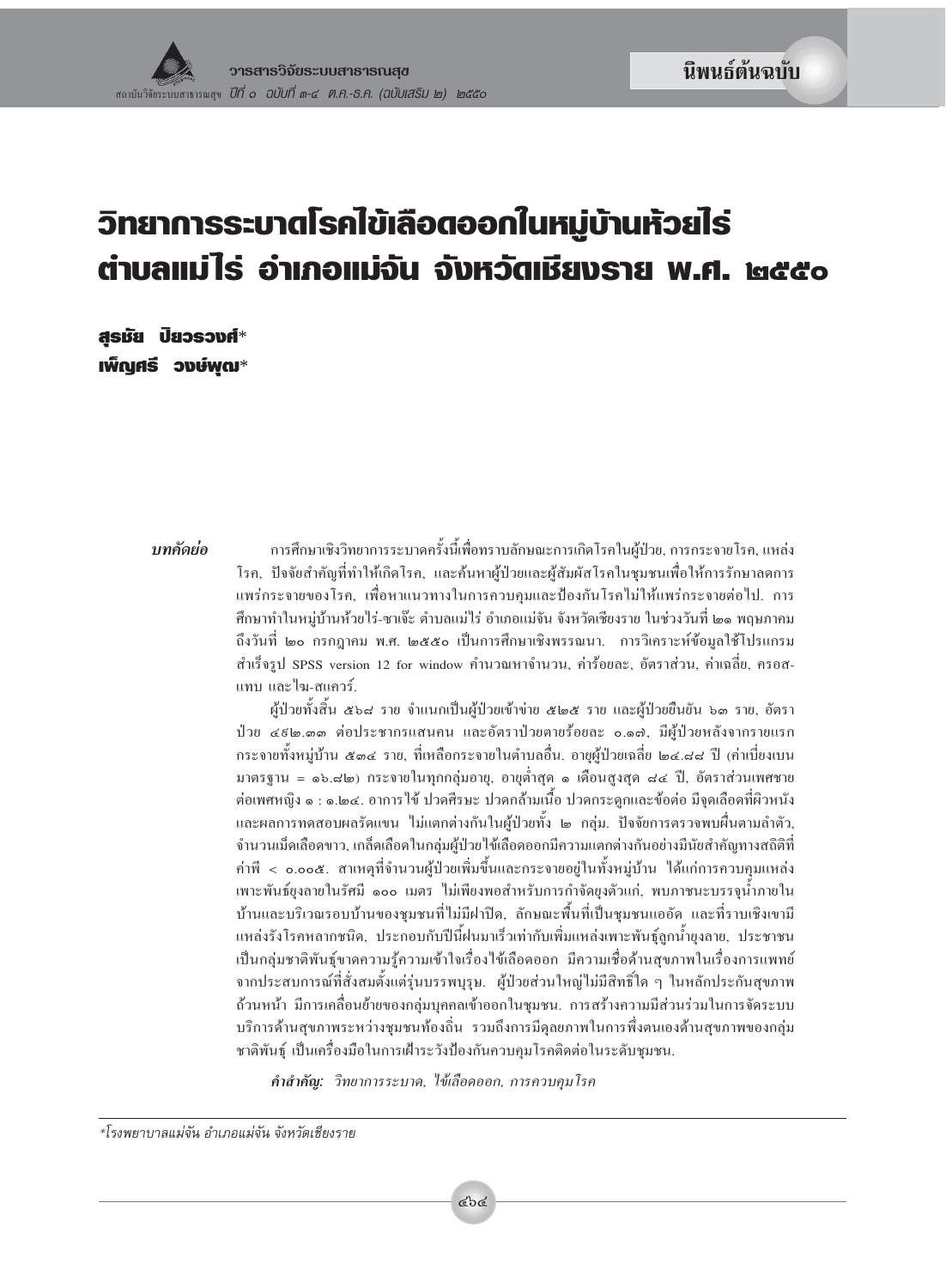#### Ahstract Epidemiology of Dengue Hemorrhagic Fever in Huai rai-Sajae Village, Mae Chan District, Chiang Rai Province Surachai Piyaworawong\*, Pensri Wongputh\*

\*Maechan Hospital, Chiang Rai Province

This descriptive study was conducted in Huai Rai-Sajae Village of Mae Chan district, Chiang Rai Province in the period from May 20, 2007 to July 20, 2007 to determine the characteristic of the dengue hemorrhagic disease in order to understand the distribution of the disease and independent factors for outbreaks, and to identify patients in the community for treatment and prevention the epidemic. The data were analyzed by using the SPSS version 12 software package for Windows to calculate the percentage, ratio, means, cross-tabulations and chi-square.

The first case of dengue hemorrhagic fever emerged on May 21, 2007. The outbreak became progressively worse, reaching a total number of 568 cases, among whom the diagnosis of 63 cases was confirmed by serology and 525 cases remained probable cases according to clinical criteria. The prevalence Rate of the disease in Mae Chan district was 492.33 cases per 100,000 population; the mortality rate was 0.17 percent. Most patients (534 cases) lived in Huai Rai-Sajae Village; the remainder lived in other villages in Mae chan district. The mean age was 24.88 years (SD= 16.82). Patients represented all age groups, the youngest being 1 month old and the oldest 84 years old; the male to female ratio was 1:1.24. The frequency of clinical signs and symptoms of the patients were fever, 99.31 percent; headache, 80.1 percent; myalgia, 63.27 percent; positive tourniquet test, 62.18 percent; and maculopapular rash, 43.5 percent. Impending shock and dengue shock syndrome were seen in 12.41 percent of the cases.

The causes of the dengue epidemic in this village were inadequate control of mosquito larvae in the community, poor sanitation and environment, lack of knowledge, and a poor health-care system. In recent years, public health authorities have emphasized disease prevention and mosquito control through community efforts to reduce larval breeding sources. Although this approach will probably be effective in the long run, it is unlikely to have a beneficial impact on disease transmission in the near future. We must, therefore, develop improved, proactive, laboratory-based surveillance systems that can provide early warning of an impending dengue epidemic. At the very least, surveillance results can alert the public to take action and physicians to diagnose and properly treat of cases.

Key words: epidemiology, epidemic, outbreak, dengue hemorrhagic fever

#### ภูมิหลังและเหตุผล

ในประเทศไทยมีการระบาดใหญ่ของโรคไข้เลือดออกครั้ง แรกเมื่อ พ.ศ. ๒๕๐๑ ที่กรุงเทพฯ. ต่อจากนั้นมาในช่วงระยะ ๕ ปีก็มีรายงานผู้ป่วยโรคไข้เลือดออกทุกปี ส่วนใหญ่เกิดใน กรุงเทพฯและธนบุรี. การระบาดเป็นแบบปีหนึ่งสูงและปีถัดมา ลดต่ำลง. หลังจากนั้นโรคไข้เลือดออกได้แพร่กระจายไปตาม จังหวัดต่าง ๆ โดยเฉพาะที่เป็นหัวเมืองใหญ่ ที่มีประชากรหนา แน่นและการคมนาคมสะดวก. โรคไข้เลือดออกแพร่ระบาด ้อย่างรวดเร็ว จนในที่สดก็พบว่ามีรายงานผ้ป่วยด้วยโรคนี้ใน

ทุกจังหวัดของประเทศไทย และรูปแบบการระบาดของโรคได้ เปลี่ยนจากแบบปีเว้นปีเป็นแบบสูง ๒ ปีแล้วลดต่ำลง หรือลด ู้ต่ำลง ๒ ปีแล้วเพิ่มสูงขึ้น <sup>(๑)</sup>. ข้อมูลทางวิทยาการระบาดของ โรคไข้เลือดออกในประเทศไทยมีบันทึกรายงานผู้ป่วยตั้งแต่ พ.ศ. ๒๕๐๑ จนถึง พ.ศ. ๒๕๔๔. เมื่อแบ่งช่วงเวลาการเกิด โรคเป็นทศวรรษ จะพบว่าช่วงทศวรรษที่ ๑ (พ.ศ. ๒๕๐๑-๒๕๑๐) เป็นช่วงที่มีรายงานผู้ป่วยไม่มากนัก มีผู้ป่วยเฉลี่ย ๓,๑๑๔ รายต่อปี คิดเป็นอัตราปวยเฉลี่ย ๑๐.๗๗ ต่อ ูประชากรแสนคน<sup>(๒)</sup> ผู้ป่วยส่วนใหญ่อยู่ในจังหวัดใหญ่ ๆ ที่เป็น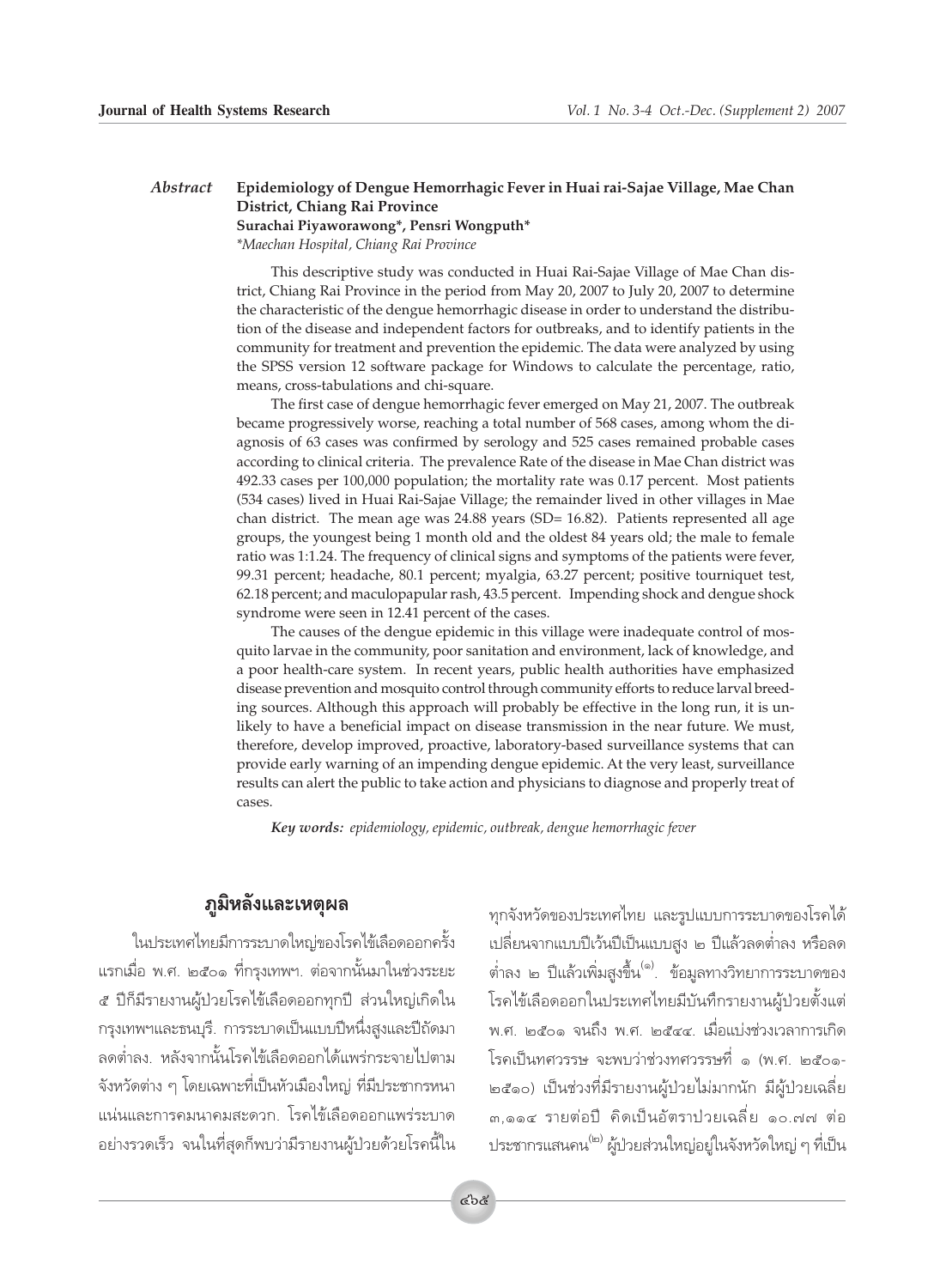ปีที่ ๑ ฉบับที่ ๓-๔ ต.ค.-ธ.ค. (ฉบับเสริม ๒) ๒๕๕๐

้ศูนย์กลางการคมนาคม. ตั้งแต่ พ.ศ. ๒๕๔๑-๒๕๔๕ ได้เกิด การระบาดของโรคไข้เลือดออกอย่างรุนแรง ๒ ครั้ง คือ เมื่อ พ.ศ.  $\mathbb{R}$ อี้สุด และ ๒๕๔๔. ใน พ.ศ. ๒๕๔๑ มีผู้ป่วย ๑๒๙,๙๕๔ ราย (อัตราป่วย ๒๑๑.๔๒ ต่อประชากรแสนคน) เสียชีวิต ๔๒๔ ราย. ใน พ.ศ. ๒๕๔๔ มีผู้ป่วย ๑๓๙,๗๓๒ ราย (อัตราป่วย ี ๒๒๕.๘๒ ต่อประชากรแสนคน) เสียชีวิต ๒๔๔ ราย<sup>(๑)</sup>. ตั้งแต่ ๑ มกราคม - ๑๐ สิงหาคม ๒๕๔๕ มีรายงานผ้ป่วยแล้ว ๖๘,๑๐๓ ราย (อัตราป่วย ๑๐๙.๓๐ ต่อประชากรแสนคน) ผู้ ป่วยเสียชีวิต ๑๐๔ ราย<sup>(๑)</sup>. ในระบบเฝ้าระวังโรคไข้เลือดออก ของโรงพยาบาลแม่จัน โดยเฉพาะการรายงานโรคผู้ที่มีอาการ สงสัยในช่วง พ.ศ. ๒๕๔๓-๒๕๔๙ เฉลี่ย ๒๒ รายต่อปี. มี ้จำนวนป่วยสูงสุดใน พ.ศ. ๒๕๔๘ จำนวน ๕๐ ราย และต่ำสุดใน พ.ศ. ๒๕๔๓ จำนวน ๓ ราย, และมีแนวโน้มการรายงานสูงขึ้น ". ในวันที่ ๒๑ พฤษภาคม พ.ศ. ๒๕๕๐ โรงพยาบาลแม่จัน ได้ รับผู้ป่วยสงสัยโรคไข้เดงกี่ ๑ รายจากหมู่บ้านห้วยไร่-ซาเจ๊ะ หมู่ ้๖ และเพิ่มจำนวนอย่างรวดเร็วเป็น ๕๘๘ ราย และเสียชีวิต ๑ ผู้ศึกษาจึงทำการศึกษาครั้งนี้ เพื่อศึกษาวิทยาการ ราย. ระบาดของโรคไข้เลือดออกและปัจจัยที่เกี่ยวข้องในชุมชน หมู่บ้านดังกล่าว, และค้นหาและให้การรักษาผู้ป่วยและผู้ ้สัมผัสโรคในชุมชน เพื่อลดการแพร่กระจายของโรค และหา แนวทางในการควบคมและป้องกันโรค.

## ระเบียบวิธีศึกษา

การศึกษาเชิงพรรณนาในผู้ป่วยที่ได้รับการวินิจฉัยไข้เดง ี กี่, ไข้เลือดออก, ไข้เลือดออกซ็อก รวม ๕๘๘ รายที่มารับการ รักษาที่โรงพยาบาลแม่จัน ในช่วงวันที่ ๒๑ พฤษภาคม พ.ศ. ๒๕๕๐ ถึงวันที่ ๒๐ กรกฎาคม พ.ศ. ๒๕๕๐.

# อุปกรณ์การศึกษา

ใช้แบบสอบสวนโรคไข้เลือดออกของสำนักระบาดวิทยา เนื้อหาประกอบด้วยข้อมูลทั่วไป อายุ เพศ, ที่อยู่ขณะป่วย, ลักษณะชุมชนที่อาศัย, ข้อมูลการเจ็บป่วย ได้แก่ อาการและ อาการแสดง, การรักษา, ผลการตรวจทางห้องปฏิบัติการ, ประวัติการรักษาพยาบาล และการวินิจฉัยของแพทย์, ทำการ ้ค้นหาผู้ป่วยเพิ่มเติมในชุมชนตามกำหนดนิยามผู้ป่วย<sup>(๓) </sup>ได้แก่ ผู้ที่มีลักษณะเวชกรรม โดยมีอาการไข้ ไข้เฉียบพลัน ร่วมกับ อาการอื่น ๆ อย่างน้อย ๒ อย่าง คือ ปวดศีรษะอย่างรนแรง. ปวดกระบอกตา, ปวดกล้ามเนื้อ, ปวดกระดูกหรือข้อต่อ, มีผื่น, มือาการเลือดออก การทดสอบรัดแขนให้ผลบวก หรือผู้ที่มี อาการไข้เฉียบพลัน และการทดสอบรัดแขนให้ผลบวก (ตรวจ พบจุดเลือดออก ๑๐ จุดต่อตารางนิ้วขึ้นไป) ร่วมกับอาการ อื่น ๆ อย่างน้อย ๑ อย่าง คือ ปวดศีรษะรุนแรง, ปวดกระบอกตา, ปวดกล้ามเนื้อ, ปวดกระดกหรือข้อต่อ, มีผื่น, มีอาการเลือดออก, ้ตับโตมักกดเจ็บ. มีการเปลี่ยนแปลงทางระบบไหลเวียนเลือด แรงดันเลือดต่ำมาก (ช็อก), หรือผู้ป่วยมีผลยืนยันจากการ ตรวจทางห้องปฏิบัติการด้วยวิธีทดสอบ Antibody Capture ELISA และตรวจหาสารพันธุกรรมของเชื้อไวรัสเดงกี่ RT-PCR พบเชื้อ <sup>(๒)</sup> ในซีรัมตรวจที่ศูนย์วิทยาศาสตร์การแพทย์เชียงราย. ในเบื้องต้นส่งตัวอย่างเลือดผู้ป่วยตรวจนับเม็ดเลือดเพื่อดู จำนวนเม็ดเลือดขาว เกล็ดเลือด และระดับฮีมาโตคริตที่โรง พยาบาลแม่จันทุกราย โดยจำแนกประเภทผู้ป่วยตามนิยาม โรคติดเชื้อของสำนักระบาดวิทยา<sup>(๔)</sup> ดังนี้ ๑) **ผู้ป่วยสงสัย** หมาย ถึงผู้ที่มีประวัติเดินทาง หรืออาศัยอยู่ในหมู่บ้านห้วยไร่-ชาเจ๊ะ, ผู้ที่เคยเดินทางไปหมู่บ้านห้วยไร่-ซาเจ๊ะ หมู่ ๖ ในช่วงหลังวันที่ ิ๗ พฤษภาคม พ.ศ. ๒๕๕๐ มีอาการไข้เฉียบพลัน ร่วมกับ อาการอื่น ๆ อย่างน้อย ๒ อาการต่อไปนี้ คือ ปวดศีรษะรุนแรง, ปวดกระบอกตา, ปวดกล้ามเนื้อ, ปวดกระดูกหรือข้อต่อ, มีผื่น, มือาการเลือดออก, หรือมือาการไข้เฉียบพลัน และการทดสอบ รัดแขนให้ผลบวก (มีจุดเลือดออก ๑๐ จุด ต่อตารางนิ้วขึ้นไป) ร่วมกับอาการอื่น ๆ อย่างน้อย ๑ อาการต่อไปนี้ คือ ปวด คีรษะรุนแรง, ปวดกระบอกตา, ปวดกล้ามเนื้อ, ปวดกระดูก หรือข้อต่อ, มีผื่น, มีอาการเลือดออก, ตับโตมักกดเจ็บ, มีการ เปลี่ยนแปลงทางระบบไหลเวียนเลือด หรือมีแรงดันเลือดต่ำมาก (ช็อก). ๒) **ผู้ป่วยเข้าข่าย** หมายถึงผู้ป่วยสงสัยและมีลักษณะ ้อย่างใดอย่างหนึ่งดังต่อไปนี้: การตรวจเลือดทั่วไปพบจำนวน เม็ดเลือดขาวน้อยกว่า ๕,๐๐๐ เซลล์/ลูกบาศก์มิลลิเมตร โดย มีสัดส่วนลิย์มโฟศัยต์สูง หรือมีเกล็ดเลือดน้อยกว่า ๑๐๐,๐๐๐ เซลล์/ลูกบาศก์มิลลิเมตร หรือมีฮีมาโคคริตเพิ่มขึ้นร้อยละ ๑๐-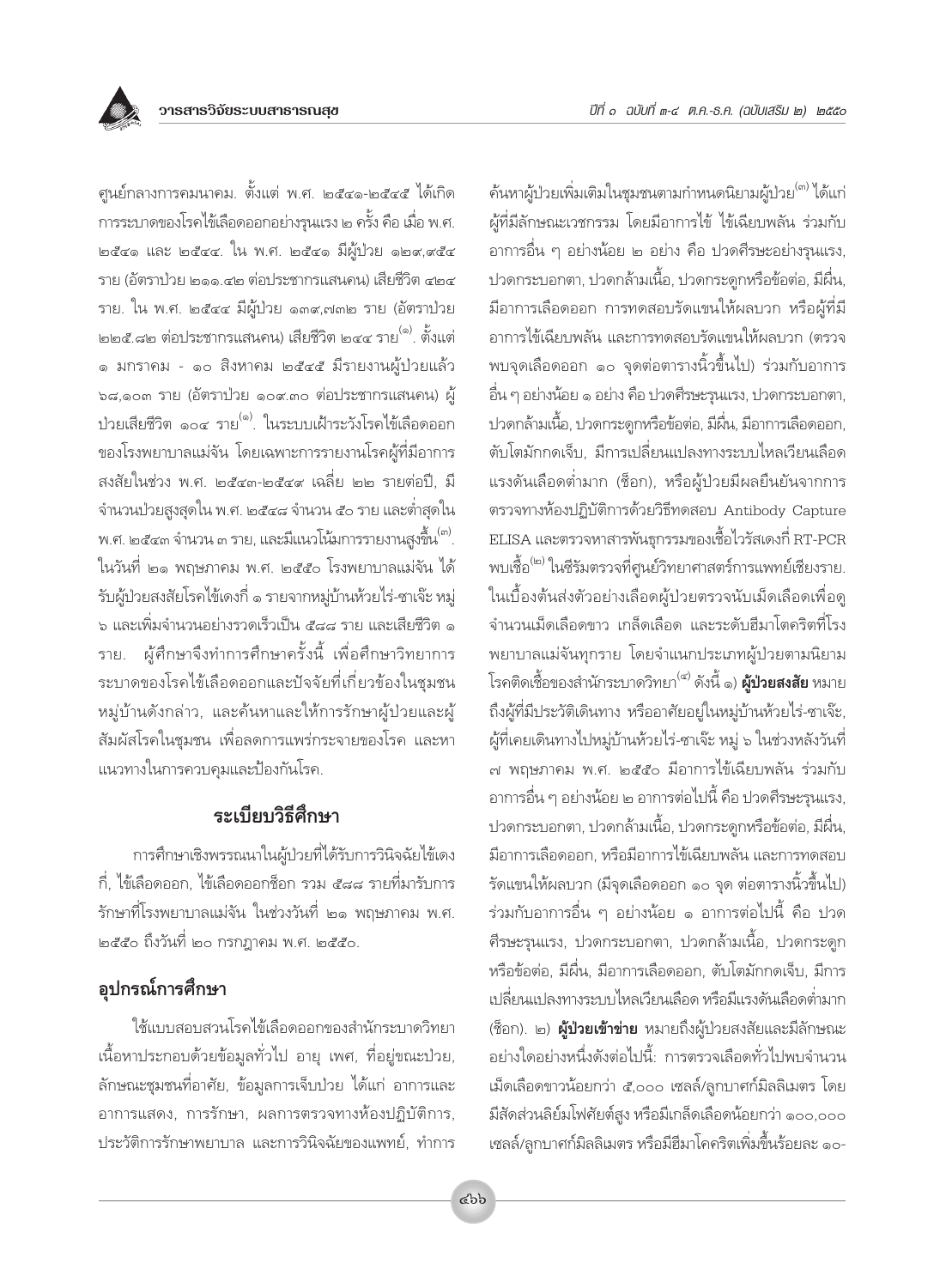ั๒๐ จากปรกติ. หรือมีผลการเชื่อมโยงทางวิทยาการระบาดกับ ์ ผู้ป่วยรายอื่น ๆ ที่มีผลการตรวจยืนยันทางห้องปฏิบัติการ ึจำเพาะ. ๓) **ผู้ป่วยยืนยัน** หมายถึงผู้ป่วยสงสัยที่มีผลการตรวจ พบที่ยืนยันทางห้องปฏิบัติการที่จำเพาะ ในการตรวจพบเชื้อ ได้จากเลือดในระยะไข้ โดยวิธี PCR หรือ ตรวจพบภูมิคุ้มกัน ชนิด IgM มากกว่าหรือเท่ากับ ๔๐ หน่วย, หรือการเพิ่มของ IgG อย่างมีนัยสำคัญในตัวอย่างที่เก็บจากผู้ป่วย

ู้ชั้งนี้ยังได้สุ่มเก็บตัวอย่างซีรั่มส่งตรวจทางไวรัสและทาง น้ำเหลืองช่วยยืนยันว่ามีการติดเชื้อเดงกี่เพื่อยืนยันสาเหต<sub>ของ</sub> ำการเกิดโรค เป็นการตรวจดูระดับการเปลี่ยนแปลงของ IgM ·≈– IgG antibody µàÕ‡™◊ÈÕ‡¥ß°'Ë ¥â«¬«'∏'∑¥ Õ∫ Antibody Capture Elisa และตรวจหาสารพันธุกรรมของเชื้อไวรัสเดงกี่ RT-PCR ที่ศูนย์วิทยาศาสตร์การแพทย์เชียงราย ทำการศึกษา ู้ ปัจจัยที่มีผลกับบุคคล (ผู้เหย้า) ที่มีความสำคัญต่อการเกิด ์ โรคและความรุนแรงของโรค ได้แก่ พฤติกรรมสุขภาพด้าน ือนามัย สภาพสังคม และการปฏิบัติตนเกี่ยวกับสุขภาพอนามัย ู้ปัจจัยที่มีผลด้านเชื้อก่อโรค. รวมถึงปัจจัยด้านสิ่งแวดล้อม ได้แก่ เเหล่งเพาะพันธ์ยงลายในบ้าน รอบบริเวณบ้านผ้ป่วย ในโรงเรียน ในวัดศูนย์พัฒนาเด็กเล็ก รวมทั้งแหล่งเพาะพันธ์ยุงลายอื่นๆ นอกจากภาชนะที่มนุษย์ทำขึ้น<sup>(๓)</sup>.

## **้ผลการศึกษา**

ผู้ป่วยที่พบรายแรก (index case) เป็นหญิงชนเผ่าอาข่า ้อายุ ๑๖ ปี เป็นนักเรียนชั้นประถมศึกษาศึกษาปีที่ ๖ โรงเรียน ือนุบาลสันกอง อาศัยอยู่บ้านเลขที่ ๒๑๒ หมู่ที่ ๖ บ้านห้วยไร่ - $\,$ ซาเจ๊ะ ตำบลแม่ไร่ อำเภอแม่จัน จังหวัดเชียงราย. ในช่วง ๑๔ ้วันก่อนป่วย ผู้ป่วยไม่ได้เดินทางไปที่ไหน. เริ่มป่วยเมื่อวันที่ ๑๕ ทฤษภาคม ๒๕๕๐ ไปโรงพยาบาลวันที่ ๒๑ พฤษภาคม ๒๕๕๐ ู้ด้วยอาการไข้สูง ปวดศีรษะ อ่อนเพลีย เบื่ออาหาร และคลื่นไส้มา ิ » วัน. ผลทดสอบรัดแขนได้ผลบวก พบผื่นแดงตามตัว เเพทย์วินิจฉัยว่าเป็นไข้เดงกี่. ผลตรวจเลือดพบจำนวนเม็ด เลือดขาว ๔,๕๖๐ เซลล์/ลูกบาศก์มิลลิเมตร มีสัดส่วน ้ลิย์มโฟศัยต์สูง เกล็ดเลือดต่ำ ๘๗,๙๐๐ เชลล์/ลูกบาศก์ ู้มิลลิเมตร, การตรวจทางห้องปฏิบัติการจำเพาะที่ศูนย์

วิทยาศาสตร์การแพทย์เชียงราย ด้วยวิธีทดสอบ Antibody Capture ELISA พบ Dengue Ab IgM ๒๗ หน่วย, Dengue Ab IgM ๑๖๕ หน่วย แปลผลว่าน่าจะเพิ่งติดเชื้อเดงกี่ แบบทุติยภูมิ.

ำการศึกษาเวชระเบียนของผู้ป่วยที่อาศัยในชุมชนที่เป็น ์โรคทางหายใจส่วนบน และไข้ไม่ทราบสาเหตุในช่วงวันที่ ๑ ถึง ๒๑ พฤษภาคม ๒๕๕๐ พบผู้ป่วยที่สงสัย ๓ ราย ได้ออก ิสอบสวนโรคเพิ่มเติมในชุมชน ลงพื้นที่ปฏิบัติงานของทีม สอบสวนโรคเคลื่อนที่เร็วอำเภอแม่จัน (D-SRRT แม่จัน) ในวันที่ ๒๒ พฤษภาคม ๒๕๕๐ พบผู้ป่วยสงสัยจำนวน ๓๖ ราย. ต่อ มาพบมีผู้ป่วยกระจายทั้งหมู่บ้าน ๕๓๔ รายที่เหลือ กระจาย ในตำบลอื่น จำแนกเป็นผู้ป่วยที่สงสัย ๕๑๑ ราย, ผู้ป่วยเข้าข่าย ์ ๕๒๕ ราย, และผู้ป่วยยืนยัน ๖๓ ราย ในจำนวนผู้ป่วยทั้งหมด ๑,๐๙๙ ราย. ผู้ป่วยมีจำนวนเพิ่มขึ้นในช่วงเดือนมิถุนายน และสูงสุดในวันที่ ๗ มิถุนายน. ในเดือนกรกฎาคมจำนวน ์ผู้ป่วยค่อย ๆ ลดลง และพบผู้ป่วยรายสุดท้ายเมื่อวันที่ ๑๖ ำรกฎาคม พ.ศ. ๒๕๕๐. รายละเอียดแสดงในรูปที่ ๑ ผู้ป่วย ู<br>มีอายุเฉลี่ย ๒๔.๘๘ ± ๑๖.๘๒ ปี กระจายในทุกกลุ่มอายุ, อายุ ู<br>|ต่ำสุด ๑ เดือน สูงสุด ๘๔ ปี. อัตราส่วนชายต่อหญิง ๑:๑.๒๔. ือาการไข้ ปวดศีรษะ ปวดกล้ามเนื้อ ปวดกระดูกและข้อต่อ, ำการมีจดเลือดออกที่ผิวหนัง และผลทดสอบรัดแขน ไม่มี ้<br>ความแตกต่างกันทางสถิติ. การตรวจพบผื่นตามลำตัว จำนวน ู้ เม็ดเลือดขาว เกล็ดเลือดระหว่างกลุ่มผู้ป่วยโรคไข้เดงกี, ไข้ ู้เลื้อดออกเดงกี่ และกลุ่ม อาการซ็อกเดงกี่ มีความแตกต่าง ้กันอย่างมีนัยสำคัญทางสถิติที่ค่าพี <0.00๕.

ู้ ได้ดำเนินการป้องกันและควบคุมโรคในพื้นที่ดังนี้ ๑) เฝ้าระวังโรค โดยเจ้าหน้าที่สาธารณสุขและอาสาสมัคร ีสาธารณสุข ร่วมกับชุมชนและองค์กรปกครองส่วนท้องถิ่น ือย่างต่อเนื่องและจริงจัง, ๒) ให้สุขศึกษาประชาสัมพันธ์ในพื้น ู้ที่ ตั้งแต่หอกระจายข่าวของชุมชน วิทยุชุมชน สถานีวิทยุ ึกระจายเสียง รถเคลื่อนที่ประชาสัมพันธ์พร้อมกับเปิดสปอต รณรงค์การควบคุมแหล่งเพาะพันธ์ยุงในชุมชน โดยดำเนิน ำกรอย่างต่อเนื่องทุกสัปดาห์, ๓) ส่งซีรั่มผู้ป่วยไปตรวจที่ศูนย์ วิทยาศาสตร์การแพทย์เชียงรายด้วยวิธี Antibody Capture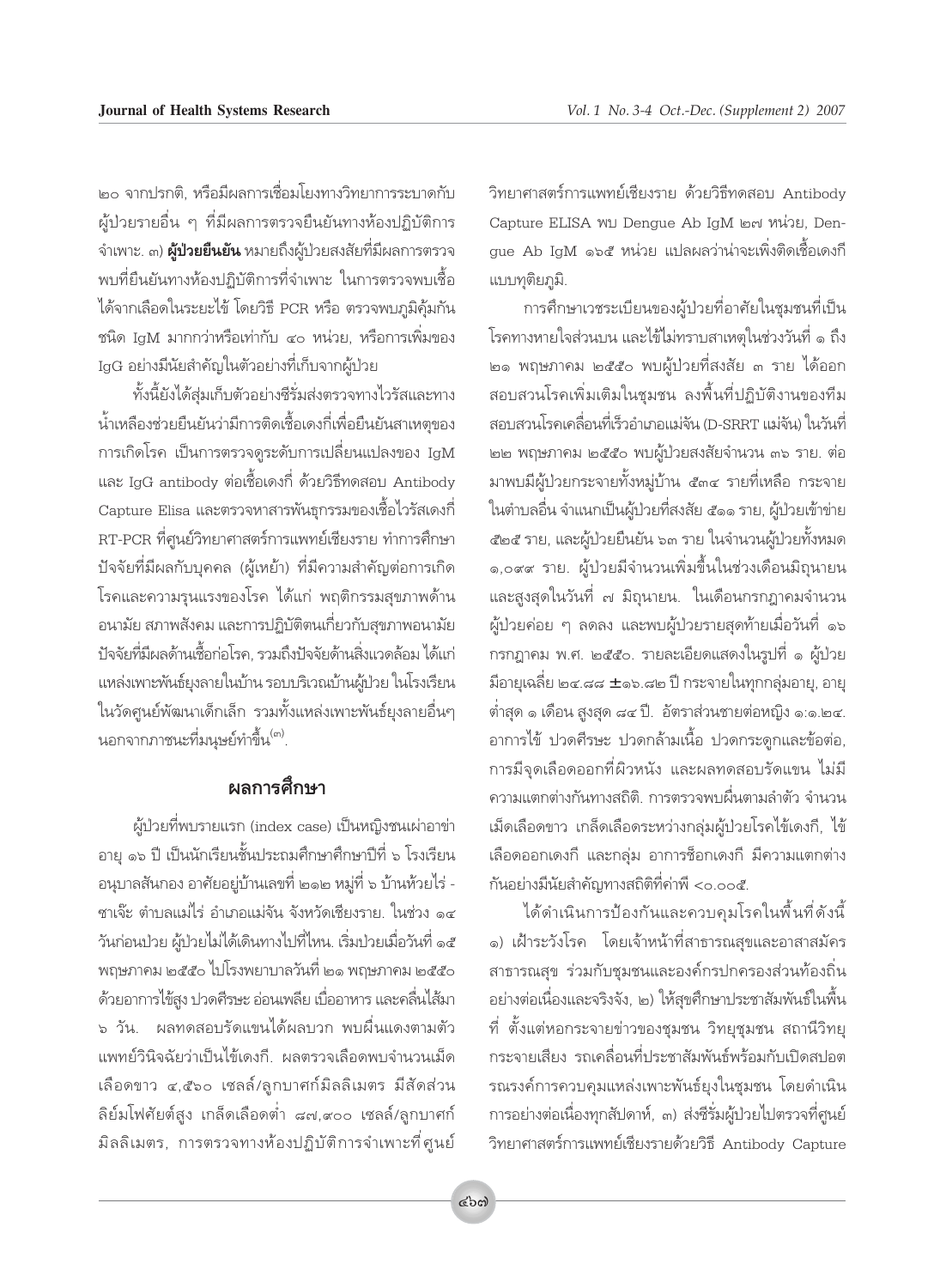



*รูปที่* ๑ สถานการณ์โรคไข้เลือดออกของอำเภอแม่จัน ณ วันที่ ๒๐ กรกฎาคม ๒๕๕๐ เปรียบเทียบย้อนหลัง ๕ ปี (พ.ศ. ๒๕๔๕- $\ln \mathcal{E}(\epsilon)$ 



*รูปที่ ๒* ผู้ป่วยโรคไข้เลือดออกจำแนกตามกลุ่มอายุ (เครือข่ายบริการสุขภาพโรงพยาบาลแม่จัน อำเภอแม่จัน-แม่ฟ้าหลวง จังหวัดเชียงราย) .<br>ข้อมูลสะสมถึงวันที่ ๒๐ กรกฎาคม พ.ศ. ๒๕๕๐

ELISA หรือ RT-PCR เพื่อแสดงผลยืนยันผู้ป่วยที่มีกลุ่ม อาการเข้าข่ายแล้วที่อย่นอกพื้นที่ระบาด. ๔) เฝ้าระวังโรคอย่าง ต่อเนื่อง ในพื้นที่ จากการพบผู้ป่วยรายสุดท้ายในพื้นที่จนครบ <sub>ไตเร</sub>ู วัน

ลักษณะการระบาด พบผู้ป่วยกระจายอยู่ในตำบลต่าง ๆ ของอำเภอแม่จัน และตำบลแม่ฟ้าหลวง แม่สลองนอก แม่สลองในของอำเภอแม่ฟ้าหลวง รวมถึงตำบลห้วยไคร้ อำเภอแม่สาย ซึ่งบ้านห้วยไร่ ซาเจ๊ะ ตำบลแม่ไร่เป็นรอยต่อ ระหว่างอำเภอแม่จัน อำเภอแม่สาย และอำเภอแม่ฟ้าหลวง มี ้ผ้ป่วยเข้าข่ายและยื่นยันผลทั้งสิ้น ๕๘๘ ราย เป็นหญิง ๓๒๒

ราย ชาย ๒๖๖ ราย คิดเป็นร้อยละ ๕๔.๘ และ ๔๕.๒ ตาม ลำดับ, อัตราส่วนชายต่อหญิง ๑:๑.๒. ผู้ป่วยอายุน้อยที่สุด ๑ เดือน อายุมากที่สุด ๘๔ ปี, เฉลี่ย ๒๔.๘๘ ± ๑๖.๘๒ ปี. อัตรา ป่วยสูงสุดอยู่ในกลุ่มอายุ ๑๑-๑๕ ปี ๑๐๔ ราย (ร้อยละ ๑๗.๙), รองลงมาในกลุ่มอายุ ๖-๑๐ ปี ๗๙ ราย (ร้อยละ ๑๓.๔), กลุ่มอายุ ๑๖-๒๐ ปี ๖๙ ราย (ร้อยละ ๑๑.๗). นอกจากนั้น ้พบในสัดส่วนที่ใกล้เคียงกัน กลุ่มอายุมากกว่า ๖๐ ปีขึ้นไป พบ ๒๒ ราย รายละเอียดดังแสดงในรูปที่ ๒. ตำบลแม่ไร่มี ผู้ป่วยมากที่สุด ๕๖๘ ราย มีอัตราป่วยสูงสุด ๔๖๒.๙๙ ต่อ ประชากรแสนคน อัตราตาย ๐.๙ ต่อประชากรแสนคน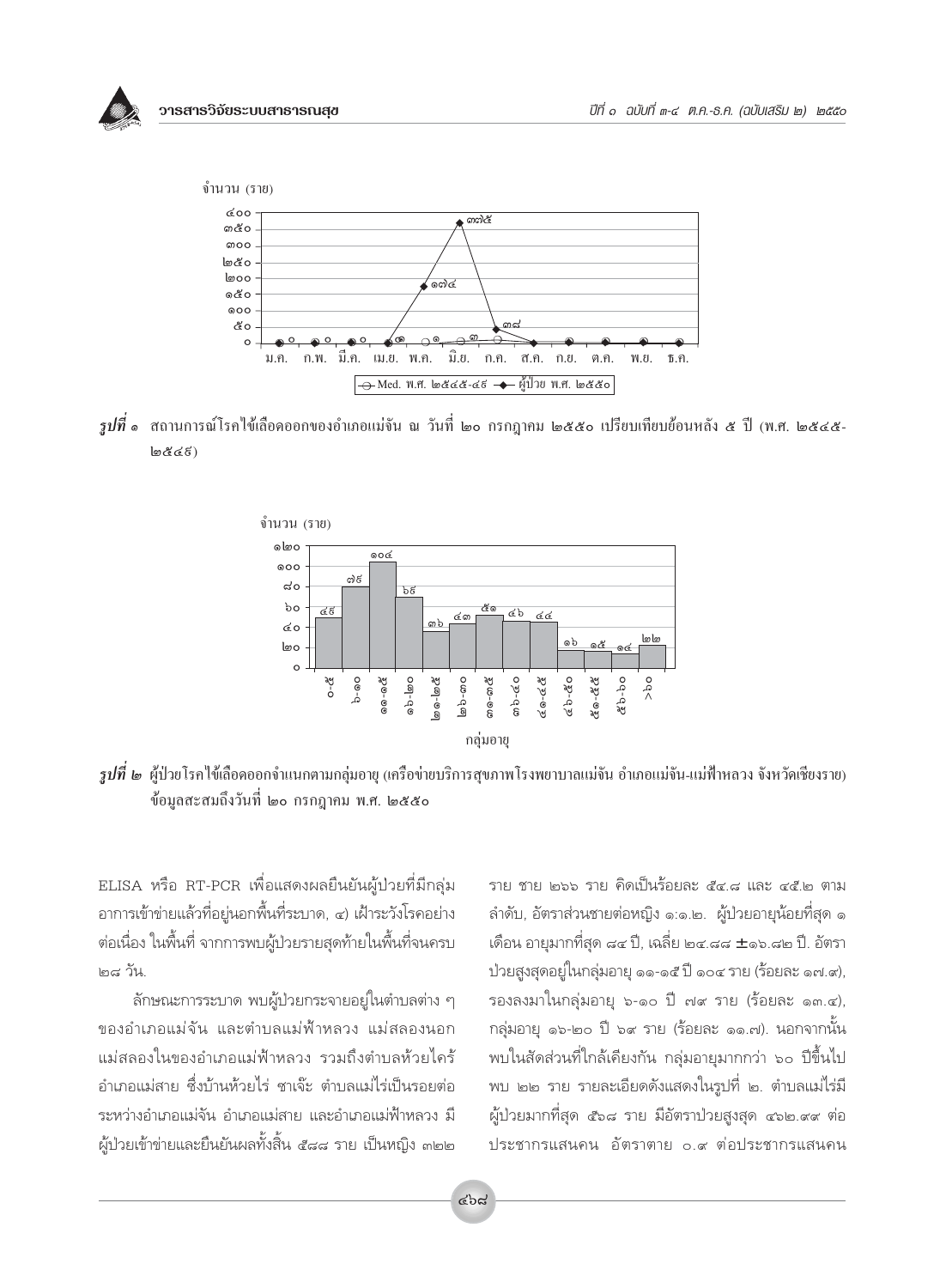้<br>อัตราปวยร้อยละ ∝0.๘ อัตราปวยตายร้อยละ 0.๑๘. ราย ึละเอียดแสดงในตารางที่ ๑. ลักษณะเวชกรรมที่พบมากที่สด คือ ไข้ ไข้เฉียบพลันร้อยละ ๙๙.๓๑, รองลงมา คือ ปวดศีรษะ ปวดกระบอกตา และผลทดสอบรัดแขนเป็นบวกร้อยละ ๘๐.๑๐, ๖๓.๒๗ และ ๖๒.๑๘ ตามลำดับ (รูปที่ ๓). จำนวน ์ผู้ป่วยเข้าข่ายทั้ง ๕๘๘ รายรับไว้รักษาเพื่อสังเกตอาการในโรง พยาบาล ๓๕๖ ราย (ร้อยละ ๖๐.๙๕), รักษาที่แผนกผ้ป่วยนอก ๑๗๒ ราย (ร้อยละ ๒๙.๔๕), ส่งต่อไปรักษาที่โรงพยาบาล ึศนย์เชียงรายประชานเคราะห์และโรงพยาบาลในอำเภอใกล้เคียง ึ ๕๖ ราย. ผู้ป่วยได้จำหน่ายกลับบ้านทุกคน. ผู้ป่วยมีภูมิลำเนา ้อยู่ในอำเภอแม่จัน ๕๖๘ ราย มีภูมิลำเนาอยู่ในอำเภอแม่ฟ้า ้หลวงจำนวน ๒๐ ราย. อำเภอแม่จันมีอัตราป่วย ๔๙๓.๒ ต่อ ประชากรแสนคน เสียชีวิต ๑ ราย คิดเป็นอัตราปวยตาย

 $\check{\tilde{\gamma}}$ อยคะ , อ ๑๓ และอัตราตาย อ ๘๖ ต่อประชากรแสนคน

้สภาพแวดล้อมและลักษณะการทำงาน ในช่วงแรกผล ี สำรวจสภาพแวดล้อมทั่วไปของบ้านผู้ป่วยพบว่า มีค่าดัชนี ูลูกน้ำยุงลายสูงถึงร้อยละ ๘๑.๘๒ และให้การควบคุมแหล่ง เพาะพันธ์ในรัศมี ๑๐๐ เมตรครบวันที่ ๓ วันที่ ๗ และต่อเนื่อง. ้สภาพทางภูมิศาสตร์เป็นที่ลาดเชิงเขา ประชาชนส่วนใหญ่ ้เป็นชาวเขาเผ่าอาข่า, มีคนต่างด้าว (พม่า) แรงงานอพยพ ซึ่ง ี เข้ามาอาศัยในชุมชน มีการสร้างที่พักอาศัยอยู่ติด ๆ กัน ู้เป็นกลุ่มบ้าน (ป๊อก) ซึ่งวัสดุที่นำมาสร้างบ้านส่วนใหญ่ทำด้วย ้ไม้ไผ่ มีการสร้างบ่อกักเก็บน้ำเป็นบ่อปล้องซีเมนต์ ไม่มีฝาปิด ู้มีภาชนะกักเก็บน้ำไว้ใช้ภายในบริเวณบ้านหลากชนิด มีระบบ ี่ สาธารณปโภคทั้งถนนคอนกรีตและถนนลกรังในหม่บ้าน, มี ึ่ระบบประปาและไฟฟ้าใช้ในหมู่บ้าน. พบปัจจัยต่าง ๆ ที่เอื้อ

|  | <i>ตารางที่ ๑ ผ้</i> ป่วยโรคไข้เลือดออกใน พ.ศ. ๒๕๕๐ เปรียบเทียบกับระยะเวลาเดียวกันใน ๕ ปีย้อนหลัง (พ.ศ. ๒๕๔๕ - ๒๕๔ธ) |  |  |  |  |  |
|--|----------------------------------------------------------------------------------------------------------------------|--|--|--|--|--|
|--|----------------------------------------------------------------------------------------------------------------------|--|--|--|--|--|

|            | เดือนที่เริ่มป่วย |         |         |            |         |        |              |       |      |        |         |                                               |       |
|------------|-------------------|---------|---------|------------|---------|--------|--------------|-------|------|--------|---------|-----------------------------------------------|-------|
| พ.ศ.       | ม.ค.              | n.W.    | ี มี.ค. | $I3J.E1$ . | พ.ค.    | ີ້ນ.ຍ. | n.n.         | ิส.ค. | n.9. | ี ต.ค. | พ.ย.    | $\tilde{\mathbf{b}}$ . $\tilde{\mathbf{n}}$ . | รวม   |
| මයීයයි-යළි | $\circ$           | $\circ$ | $\circ$ | $\circ$    | $\odot$ | ை      | $\mathbf{b}$ | ၮ     | ை    | ෨      | $\odot$ | $\circ$                                       | ၈၀    |
| මයී යි     | $\circ$           | $\circ$ | $\circ$ | $\odot$    | ෆෙි     | ගෆායි  | ഩ๘           |       |      |        |         |                                               | ಜಿದ್ದ |



 $\,$ *รูปที่ ๑* อัตราโรคใช้เลือดออกจำแนกตามกลุ่มอายุต่อแสนประชากร (เครือข่ายบริการสุขภาพโรงพยาบาลแม่จัน อำเภอแม่จัน-แม่ฟ้าหลวง จังหวัดเชียงราย) ข้อมูลสะสมถึงวันที่ ๒๐ กรกฎาคม พ.ศ. ๒๕๕๐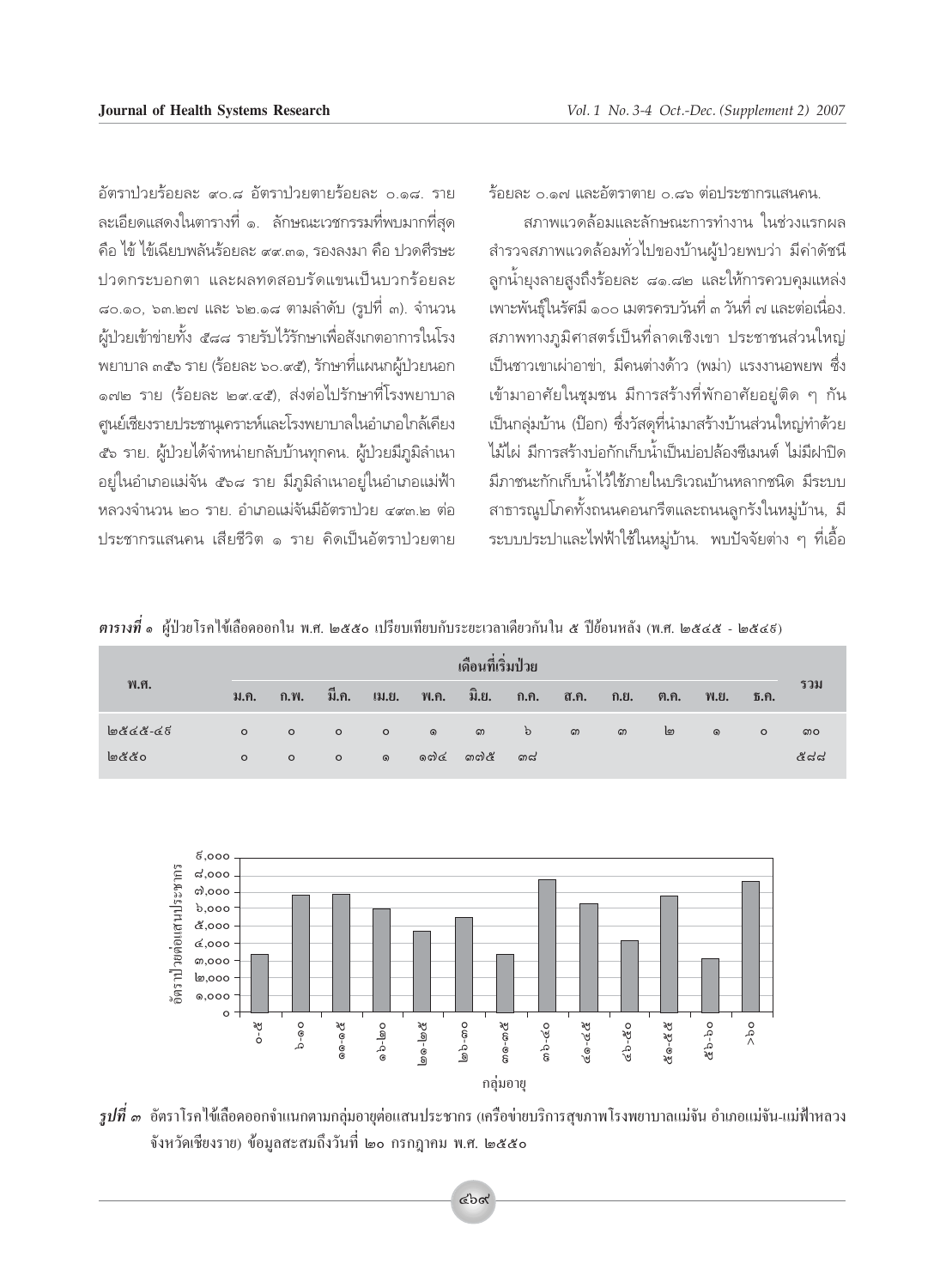ให้เกิดการระบาดของโรค ได้แก่ ลักษณะของชมชนชนเผ่าใน เรื่องความเชื่อการแพทย์ตามประสบการณ์ที่สั่งสมกันมาจาก ้บรรพบุรุษหลายชั่วอายุคน ในการนำใบสมุนไพรมาโขลกกับ เม็ดข้าวประคบที่ฝ่ามือฝ่าเท้า การดึงผิวหนัง, พฤติกรรมสุขภาพ ไม่ชอบสวมเสื้อตอนกลางวัน. กิจวัตรประจำวันในการตื่นแต่ ้เช้าไปในไร่ข้าวโพดและกลับมาตอนค่ำ, สภาพแวดล้อมใน ชมชนเป็นที่ราบเชิงเขามีป่าไผ่ล้อมรอบ, การเดินทาง และการ ย้ายถิ่นของประชากรในเขตดอยตุง และตำบลห้วยไคร้ ทำให้ การระบาดของโรคเกิดขึ้นได้อย่างรวดเร็วและแพร่ไปยังพื้นที่ ใกล้เคียง

ข้อมูลไข้เลือดออกของอำเภอแม่จันย้อนหลังตั้งแต่ พ.ศ. ๒๕๔๕ ถึง ๒๕๔๙ พบว่ามีรายงานผู้ป่วยเกือบทุกปี โดยมีค่า ม้ธยจานของอัตราป่วยในช่วง พ.ศ. ๒๕๔๕ ถึง ๒๕๔๙ เท่ากับ ๓๐ ราย<sup>(๔)</sup>. จำนวนผู้ป่วยใน พ.ศ. ๒๕๕๐ มี ๕๘๘ ราย คิด เป็นอัตราป่วย ๔๙๒.๓๐ ต่อประชากรแสนคน อัตราตาย ๐.๙ ต่อประชากรแสนคน และอัตราป่วยตายร้อยละ ๐ ๑๘

## วิจารณ์

โรคไข้เลือดออกในหมู่บ้านห้วยไร่ -ซาเจ๊ะ หมู่ที่ ๖ ้ตำบลแม่ไร่อำเภอแม่จัน จังหวัดเชียงรายพบผ้ป่วยรายแรกใน วันที่ ๒๑ พฤษภาคม ๒๕๕๐ จากวันที่ ๑๕ พฤษภาคม ๒๕๕๐



 $\,$ รูปที่ ๔ ผู้ป่วยโรคใช้เลือดออกจำแนกตามเพศ (เครือข่ายบริการ สขภาพโรงพยาบาลแม่จัน อำเภอแม่จัน-แม่ฟ้าหลวง จังหวัดเชียงราย) ข้อมูลสะสมถึงวันที่ ๒๐ กรกฎาคม พ.ศ. అడడం

## **ิตารางที่ ๒** ผลการตรวจทางห้องปฏิบัติการจำเพาะโรคไข้เลือดออก พ.ศ. ๒๕๕๐ (วันที่ ๒๔ พฤษภาคม ๒๕๕๐ ถึงวันที่ ๒๐ กรกฎาคม ๒๕๕๐)

| การแปลผล                                            | ราย            |
|-----------------------------------------------------|----------------|
| Acute dengue infection, probably secondary          | $\epsilon$     |
| Acute dengue infection, secondary                   | $\mathfrak{b}$ |
| Acute dengue infection, either primary or secondary | ை              |
| Acute dengue infection, probably secondary          | ഩ              |
| Acute dengue infection, primary                     | $\mathfrak{b}$ |
| Probably recent dengue infection, secondary         | ကြ             |
| PCR dengue-1                                        | ImE            |
| รวม                                                 | ົກຕາ           |

ถึงวันที่ ๒๐ กรกฎาคม ๒๕๕๐ มีผู้ป่วยที่มารับบริการในโรง พยาบาลแม่จัน ๑,๐๙๙ ราย เป็นผู้ป่วยสงสัย ๕๑๑ ราย, ผู้ป่วยเข้าข่าย ๕๒๕ ราย และผู้ป่วยยืนยันผล ๖๓ ราย. จาก ผลการตรวจจำเพาะทางห้องปฏิบัติการด้วย ELISA และ วิธี RT PCR พบ Dengue ๑. ในช่วง พ.ศ. ๒๕๔๔-๒๕๔๙ ้อำเภอแม่จันยังไม่เคยมีรายงานการเสียชีวิตมาก่อน ในครั้งนี้ จึงถือเป็นการรายงานผู้ป่วยยืนยันการเกิดอาการป่วยจากโรค ไข้เลือดออกที่มากที่สุดในเชียงราย สถานการณ์โรคไข้เลือด ้ออกในหมู่บ้านห้วยไร่ตำบลแม่ไร่ อำเภอแม่จัน จังหวัดเชียงราย สามารถเป็นเข็มทิศช่วยชี้นำการพัฒนาระบบงานเฝ้าระวังของ โรงพยาบาลแม่จัน ระบบงานเฝ้าระวังในอำเภอ เจ้าหน้าที่ผู้รับ ผิดชอบงานใน ระดับตำบล, ถึงความจำเป็นที่จะต้องพัฒนา ์ศักยภาพ ในการป้องกันควบคุมโรค และการค้นหาสาเหตุ แห่งปัญหา อย่างเป็นระบบ, มีเครื่องมือในการกำกับติดตาม ประสิทธิผลของงาน รวมทั้งพัฒนาระบบเครือข่ายการดำเนินงาน และการจัดการระบบเฝ้าระวัง, นำข้อมูลที่ได้ไปใช้ในการวางแผน รวมถึงกำหนดมาตรการป้องกันโรคในกลุ่มประชากรพิเศษใน การควบคมกำกับติดตามและประเมินผล โดยเฉพาะอย่างยิ่ง ในกลุ่มชาติพันธุ์ ส่วนใหญ่ไม่มีสิทธิใด ๆ ในหลักประกัน สุขภาพถ้วนหน้า, ควรมีการเฝ้าระวังเรื่องโรคติดต่ออื่น ๆ ร่วมได้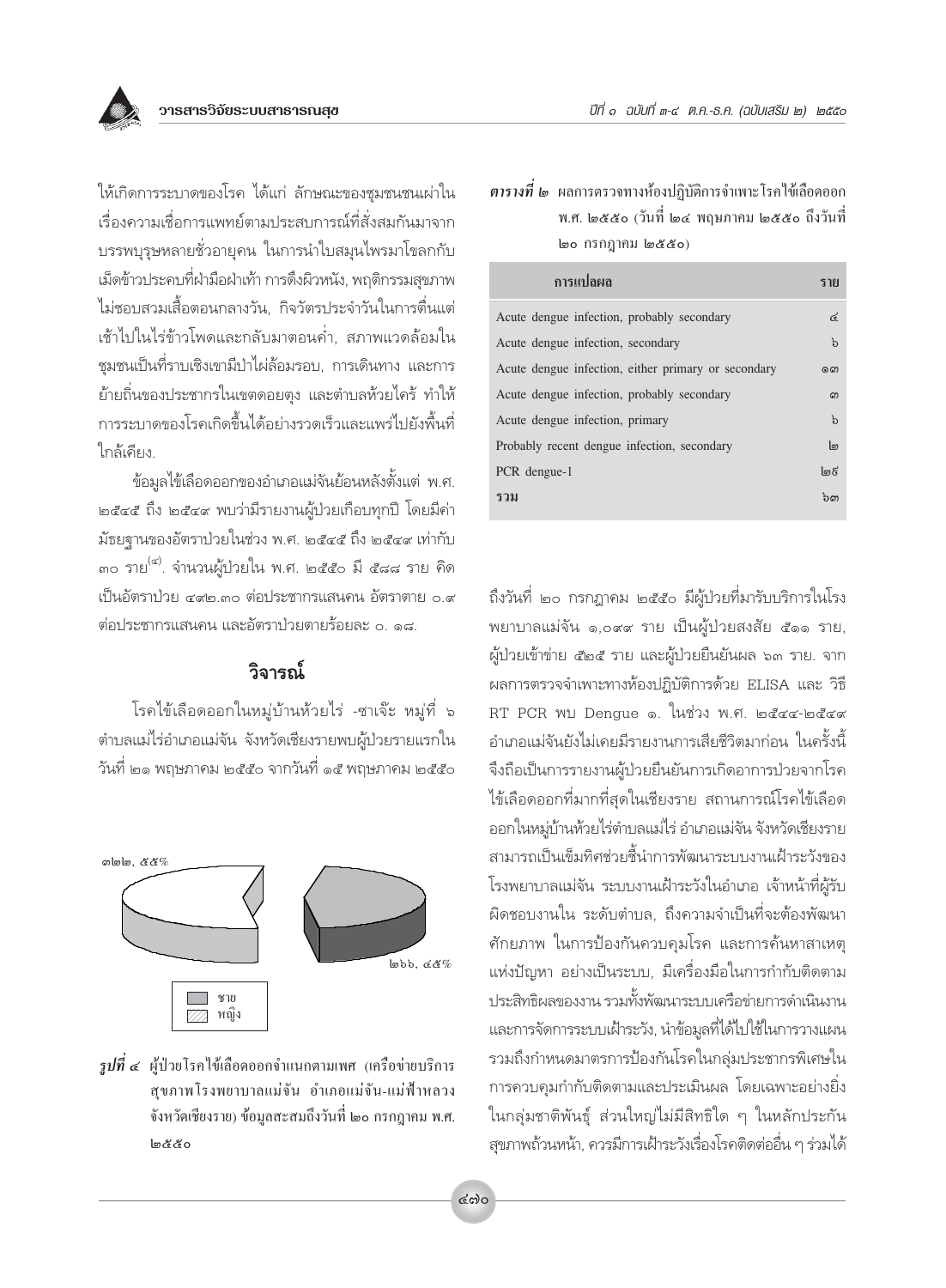| อาการและอาการแสดง      | มี              | ร้อยละ                  | ไม่มี             | ร้อยละ                  |
|------------------------|-----------------|-------------------------|-------------------|-------------------------|
| ไข้/ไข้เฉียบพลัน       | <u>&amp;ನಡ</u>  | දි දි. ග@               | $\vec{\alpha}$    | $o.b$ ದ                 |
| ปวดศีรษะ               | CO <sub>o</sub> | $\approx$ ೦.೦           | லை                | වේ.වි                   |
| ปวดกระบอกตา            | මරීර්           | 66.50                   | லைம               | <u>&amp; &amp; .o ග</u> |
| <u> ปวดกล้ามเนื้อ</u>  | லைி             | $b$ <i>ດ</i> ,ໄອຕົ      | ပြစ်              | ගාරි. ෆ්ග               |
| ปวดกระดูกหรือข้อต่อ    | මරීර්           | Gon.GG                  | வை                | ども.ども                   |
| ์<br>ผื่นแดง           | しどっ             | 6.66                    | வை                | どりてり                    |
| เลือดออกตามผิวหนัง     | O               | 0.5                     | <i>&amp; ಣಿ ನ</i> | <u>ຮີຝ.ຫ</u>            |
| เลือดออกทางอวัยวะภายใน | <u>ໄ</u><br>    | ග.&ග                    | ර්ර්නී            | 50.05                   |
| ดับโตมักกดเจ็บ         | යග              | ெ. வை                   | ಕಿತ ಕಿ            | ೯๒.১೯                   |
| มีภาวะช็อก             | வி              | $\circ \mathsf{I}$ . Go | ර්ගර්             | ನ್.ಡೆಕ                  |
| ผลทดสอบรัดแขนเป็นบวก   | வை              | bb.96                   | loolo             | നെ പിന                  |

ี <mark>ตารางที่</mark> ๓ ลักษณะเวชกรรมของผู้ป่วยโรคไข้เลือดออกจำแนกตามกลุ่มอายุต่อแสนประชากร (เครือข่ายบริการสุขภาพโรงพยาบาลแม่จัน อำเภอ แม่จัน-แม่ฟ้าหลวง จังหวัดเชียงราย) ข้อมูลสะสมถึงวันที่ ๒๐ กรกฎาคม พ.ศ. ๒๕๕๐

ี <mark>ตารางที่ ๔ ค่</mark>าดัชนีลูกน้ำยุงลายจำแนกตามวันดำเนินกิจกรรม (เครือข่ายบริการสุขภาพโรงพยาบาลแม่จัน อำเภอแม่จัน-แม่ฟ้าหลวง จังหวัด เชียงราย) ข้อมูลวันที่ ๒๑ พฤษภาคม ถึง ๒๐ กรกฎาคม พ.ศ. ๒๕๕๐

| วันที่<br>ดำเนินกิจกรรม                                | ค่าดัชนีชี้วัด HI<br>$(5$ 0 20 $0$ $0$ | ค่าดัชนีชี้วัด CI<br>$(5$ 0 20 $0$ $0$ | ค่าดัชนีชี้วัด BI<br>$(\xi090\varepsilon)$ |
|--------------------------------------------------------|----------------------------------------|----------------------------------------|--------------------------------------------|
| $\omega$ $\infty$ $\gamma$ .                           | ගœ.&ග                                  | G                                      | &ි ගාග                                     |
| @ <i>ඊ W.A.</i>                                        | $\omega$ .b $\omega$                   | 0.0 <sub>W</sub>                       | $\omega$ .bo                               |
| $\omega \approx$ $\gamma$ .                            | ග.ජිරී                                 | ೂ.ದ&                                   | ග.&ි                                       |
| $\omega \xi$ $W.n.$                                    | ி.வு                                   | စြ. ရက်                                | $\approx$ . തെ                             |
| $\ll$ $\widehat{\mathfrak{Y}}$ . $\mathfrak{y}.$       | $\approx$ .೧) $\propto$                | ග.යේ                                   | 00.ನ                                       |
| $\mathfrak{b}$ $\hat{\mathfrak{A}}$ . $\mathfrak{b}$ . | 5.05                                   | ර රී.රී                                | <b>ೂ</b> ದೆ.ೂದ                             |
| $\omega$ ນີ້. $\theta$ .                               | ගො.ජිගා                                | &. ගග                                  | bd.86                                      |
| $\approx \hat{\mathbb{U}}. \mathbb{U}$ .               | $\circ$                                | $\circ$                                | $\circ$                                    |
| $\xi$ $\widehat{\mathfrak{Y}}.\mathfrak{V}.$           | 60.6                                   | $\alpha$ .สไต                          | 00.00                                      |
| ໑໐ ນີ້.ຢ.                                              | 00.80                                  | <u> ဖြ</u> …ကဖြ                        | 00.๕๒                                      |
| $\circ$ o $\hat{\mathbb{J}}$ . $\mathbb{U}$ .          | วัดห้วยไร่                             | های.هها                                | <b>NA</b>                                  |
| ໑໑ ນີ້.ຢ.                                              | ದೆ.o $\alpha$                          | 00.6                                   | 00.ඊඊ                                      |
| o ຕ ນີ້.U.                                             | 6.00                                   | ಂ.ಕನ                                   | &.&&                                       |
| $\omega \propto \hat{\mathfrak{A}}.8.$                 | 0.55                                   | $O.$ $O$                               | 0.55                                       |
| $\omega \& \hat{\mathfrak{U}}.$                        | ග.៤៩                                   | $d$ , $d$                              | $\alpha$ . $\omega$                        |
| ๒ ก.ค.                                                 | 0. ගග                                  | 0.0 <sub>6</sub>                       | 0. ගග                                      |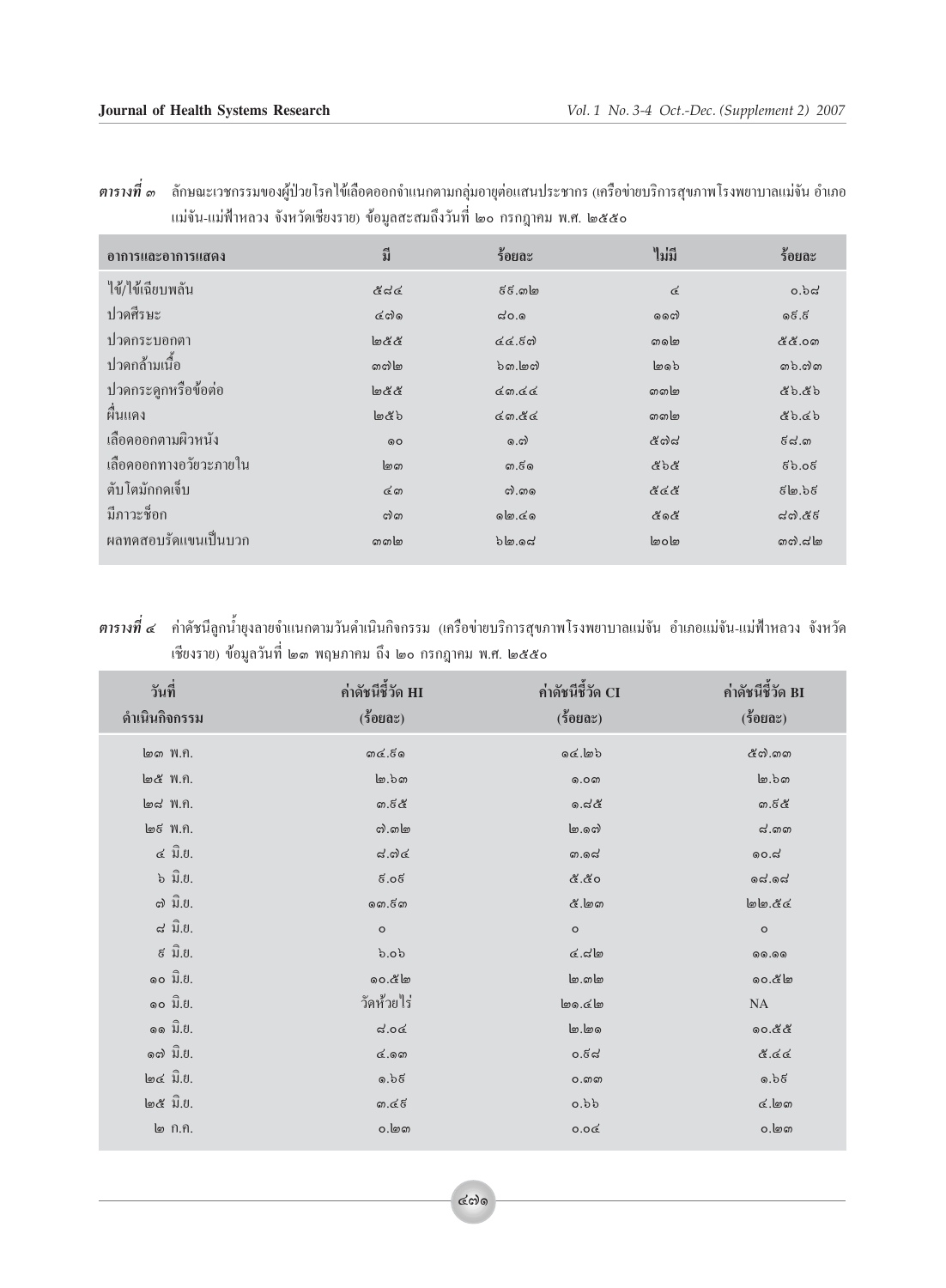

| ข้อมูล (ผู้ป่วย ๕๘๘ ราย)               | ใข้เดงกิ่<br>จำนวน (ร้อยละ)                           | ไข้เลือดออก<br>จำนวน (ร้อยละ)                                     | ไข้เลือดออกซ็อก<br>จำนวน (ร้อยละ)                            | ค่ำพื                  |
|----------------------------------------|-------------------------------------------------------|-------------------------------------------------------------------|--------------------------------------------------------------|------------------------|
| ไข้/ไข้เฉียบพลัน                       | $\lfloor \omega \right $ de ( $\alpha$ E.com)         | $(\text{dA}, \text{dA})$                                          | ග <u>ර</u> (&.ය\ග)                                           | $0.000^\circ$          |
| ปวดศีรษะ                               | $log$ ) (co.50)                                       | $(dA, B)$ $(dA, B)$                                               | $\omega$ (&.5 $\alpha$ )                                     | $0.$ on $b \log x$     |
| ปวดกระบอกตา                            | (නී0.නීව) ඔමු                                         | $O(S(\alpha, \beta)$ ) $\delta$ olo                               | $\omega$ (5.0b)                                              | $0.000^{\omega*}$      |
| ปวดกล้ามเนื้อ                          | $($ @a.sa) $\delta$                                   | (8a.22)                                                           | $\lfloor \omega_{\mathcal{G}} \rfloor$ (ෆ). $\mathcal{K}$ ග) | 0.0866                 |
| ปวดกระดูกหรือข้อต่อ                    | ol(60.6)                                              | ol(60.6)                                                          | ೧& (&.ದದ)                                                    | 0.000                  |
| ผืนแดง                                 | $(60)$ $(68.00)$                                      | $(60)$ $(68.00)$                                                  | $\lfloor \omega \alpha \rfloor$ (5. $\omega \alpha$ )        | $0.0$ லி $e^{\pm}$     |
| เลือดออกตามผิวหนัง                     | $CE$ $(6.55)$                                         | $(80.62)$ $\Delta$                                                | oc (00.5c)                                                   | 0.00 <sup>°</sup>      |
| เลือดออกทางอวัยวะภายใน                 | O(0.0)                                                | O(0.0)                                                            | O(0.0)                                                       |                        |
| ตับโตมักกดเจ็บ                         | $b$ (ඉග. $\vec{c}$ රි                                 | $ab$ ( $ad$ ຫ.ຕ $b$ )                                             | ை ([மவை)                                                     | 0.000                  |
| มีภาวะชื่อก                            | $\omega$ (alo.dd)                                     | $\ln 5$ $(m5.00)$                                                 | $\omega$ ( $\omega$ ෆි.ග $\epsilon$ )                        | $0.000^{6*}$           |
| ผลทดสอบรัดแขนเป็นบวก                   | $(05.02)$ 5 $6$                                       | od@(Con. <sub>9</sub> )                                           | 65 (&.ෆ <u>)</u>                                             | ೦.೧ದ&ಿ                 |
| เม็ดเลือดขาว < ๕,०००<br>เซลล์/ลบ.มม.   | $\log$ ( $\cos$ , $\sin$                              | $odg$ $odg$ $odg$ $odg$                                           | $\omega$ b.olo)                                              | $0.0$ ด๗ $^{\omega^*}$ |
| เกล็ดเลือด $<$ ๑๐๐,๐๐๐<br>เซลล์/ลบ.มม. | $\circ \circ \varepsilon$ (con. $\varepsilon \circ$ ) | $\delta$ @ක් $(\mathbb{C} \mathfrak{S}, \mathbb{C} \mathfrak{S})$ | $\omega$ (d.db)                                              | $0.000^{\omega}$       |
| ฮีมาโตคริต > ๔๐                        | 6.96.92)                                              | $od$ (៤o.๘๘)                                                      | $\mathfrak{g}(\mathfrak{a}. \mathfrak{g})$                   | ೦.៤៥៧ ँ                |
| ผลการตรวจพีซีอาร์ หรืออีไลส้า          | $\infty$ (ෆ් $\alpha$ . $\epsilon$ lග)                | oo (යේ. <i>&amp;</i> lo)                                          | ග ( <u>&amp;.&amp;</u> b)                                    | 0.000                  |

ี <mark>ตารางที่ ๕</mark> ความรุนแรงของโรคตามการวินิจฉัยของแพทย์ จากลักษณะเวชกรรม และผลการตรวจทางห้องปฏิบัติการ (เครือข่ายบริการสุขภาพ โรงพยาบาลแม่จัน อำเภอแม่จัน-แม่ฟ้าหลวง จังหวัดเชียงราย) ข้อมูลสะสมถึงวันที่ ๒๐ กรกฎาคม พ.ศ. ๒๕๕๐

ำหมายถึง ค่าสถิติทดสอบครอสแทบ หมายเหต

™หมายถึง ค่าสถิติทดสอบไฆ-สแควร์

\* หมายถึง มีความแตกต่างกันอย่างมีนัยสำคัญทางสถิติที่ระดับ ๐.๐๕

เช่น วัณโรค มาลาเรีย โรคเท้าช้าง.

เนื่องจากในช่วงพบผู้ป่วยมีฝนตกเร็วกว่ากำหนดมีความ สำคัญอย่างยิ่งที่จะต้องรณรงค์ป้องกันโรคไข้เลือดออกโดย การทำลายแหล่งเพาะพันธุ์ยุงลาย มีการประชาสัมพันธ์ทั้งทาง วิทยุชุมชน หอกระจายข่าวในหมู่บ้าน โรงเรียน ศูนย์พัฒนา เด็กเล็ก วัด ศาสนสถานต่าง ๆ ทุกสัปดาห์อย่างต่อเนื่อง, การ ้ติดตามนัดผู้ป่วยที่เข้าตามนิยามโรค ส่งตรวจทางห้องปฏิบัติ การเพื่อดูจำนวนเม็ดเลือดขาวและเกล็ดเลือดน่าจะเป็น ประโยชน์ต่อการวินิจฉัยโรคของแพทย์. การศึกษาในครั้งนี้ไม่ สามารถตรวจยื่นยันผล PCR ได้ทุกราย เป็นการนำผลการ ้ตรวจเลือดทั่วไปและลักษณะเวชกรรมมาเชื่อมโยง, พบอุบัติ การณ์ของโรคสูงเกือบทุกกลุ่มอายุแตกต่างจากการศึกษาของ ้สำนักงานควบคุมโรคไข้เลือดออก<sup>(๑)</sup> และศูนย์ควบคุมโรคติดต่อ สหรัฐอเมริกามักพบอุบัติการณ์ในกลุ่มเด็กที่มีอายุต่ำกว่า ๑๕  $\tilde{P}^{(c)}$ 

ผู้ป่วยรายแรกที่พบในวันที่ ๒๑ พฤษภาคม ๒๕๕๐ เริ่ม ป่วยเมื่อวันที่ ๑๕ พฤษภาคม ๒๕๕๐ โดยก่อนหน้านั้นในวัน ที่๑๗ เมษายน มีรายงานผู้ป่วยในชุมชนมาก่อน ซึ่งเป็นไปได้ว่า มีจำนวนผู้ป่วยเพิ่มขึ้นและกระจายอยู่ในหมู่บ้าน ซึ่งรัศมี ๑๐๐ เมตรในการควบคุมแหล่งโรค ไม่เพียงพอสำหรับการกำจัดยุง